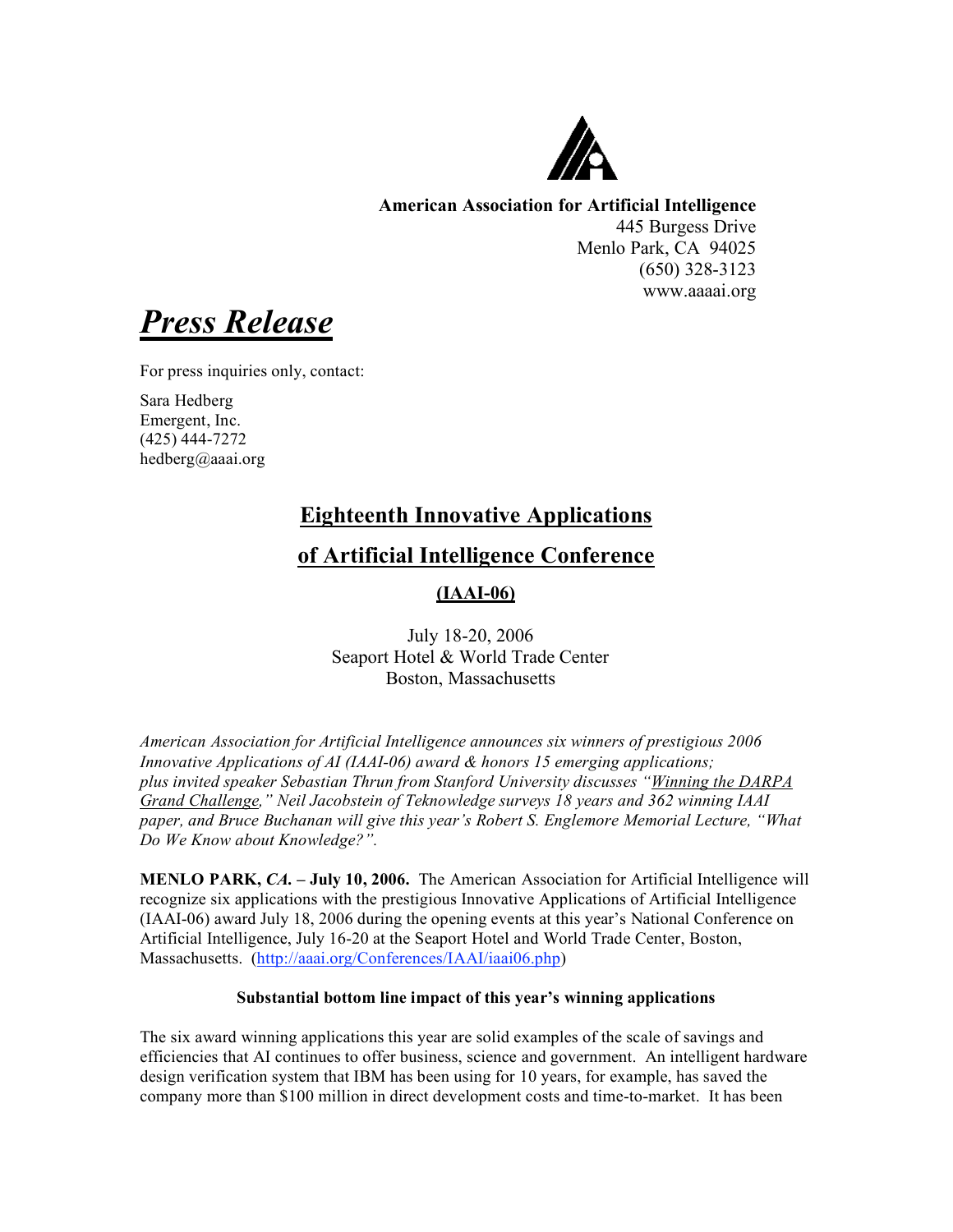used to design a variety of IBM products as well as the Microsoft's Xbox  $^{TM}$  core processors and systems, and various processors of Apple computers.

A customer help desk application for General Electric appliances has not only increased the probability that problems can be solved over the phone by 20%, but has saved the company an estimated \$44.5 million between 2000 and 2005 due to reduced visits of field service technicians to customers' homes. CombineNet (Pittsburgh, PA) has hosted \$16 billion of sourcing using intelligent technology, and created a \$1.8 billion of hard-dollar savings in lowered procurement costs.

This year's six award-winning applications join 354 previous winners and recognized emerging applications through the past 18 years that together form a compelling case for the breadth and depth of deployed AI applications throughout modern industry, science and government. In an IAAI-06 invited talk, Neil Jacobstein of Teknowledge Corporation will survey this body of applications on Wednesday, July 19 from 10:20-11:20 a.m. Jacobstein's talk is entitled "Electrifying Knowledge Work: 362 Innovative Applications of Artificial Intelligence 1989 – 2006." What is of particular note is that these applications are but the tip of the iceberg, so to speak, as many corporations do not go public with such high impact applications, treating them instead as their 'secret sauce.'

In addition to the six deployed applications that will receive awards at this year's conference, 15 Emerging Applications of AI – applications that are under development and demonstrate significant advances – will also be presented. (Please see the Summary of IAAI-06 Winning Papers and Emerging Applications.)

Talks on each of the 6 winning deployed applications as well as the 15 emerging applications are scheduled over the three days of the conference from Tuesday, July 18, 2006 through Thursday, July 20, 2006.

#### **Winning the DARPA Grand Challenge**

Sebastian Thrun, who led the Stanford robotics racing team that won last fall's DARPA Grand Challenge, will be giving an invited talk on Tuesday, July 18 from 1:50-2:50 p.m. Many believe the DARPA Grand Challenge was the most significant event in the field of robotics in more than a decade. A mobile ground robot all on its own – no human intervention during the race - traversed 132 miles of grueling desert terrain in less than ten hours.

In 2004, the best robot only made 7.3 miles. A year later, Stanford won this grand challenge and the \$2 million prize. Thrun's talk, "Winning the DARPA Grand Challenge", will provide insights into the software architecture of Stanford's winning robot "Stanley." The robot relied heavily on advanced sensor technology, and advanced AI to make sense out of massive amounts of sensor data acquired by the vehicle. Thrun's talk will introduce the fascinating world of autonomous robotics, share many of the race insights, and discuss some of the implications for the future of our society.

Thrun's ties are deep with AAAI. As a young roboticist, Thrun first competed in the AAAI Mobile Robot Competition in 1992. He competed again in 1994 Mobile Robot Competition, this time on the first European team (University of Bonn), winning  $2^{nd}$ place for the "clean up the office" event. Two years later, with his own team from CMU,